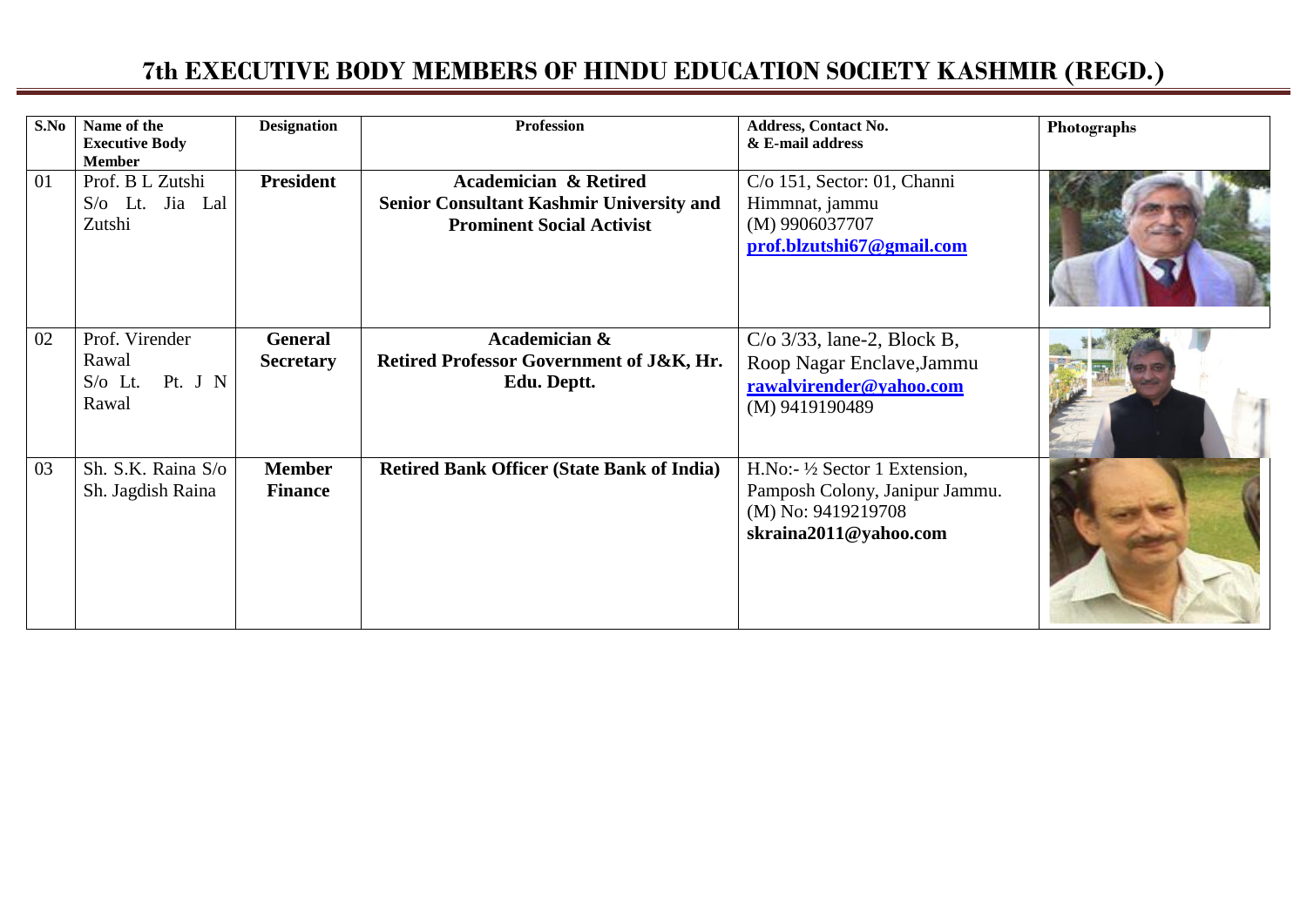| 04 | Prof. G.L. Koul<br>S/o Pt. Gopi Nath<br>Koul                     | <b>Member</b><br><b>Education</b>                | Retired Professor G.M. C. Srinagar (Grant-<br>in-Aid Institution)                                                                                                                                                                                                                       | H.No-3, Lane No-3, Roop Nagar<br>Enclave Block - A, Jammu<br>(M) No. 9419119368<br>glkoul74@gmail.com    |  |
|----|------------------------------------------------------------------|--------------------------------------------------|-----------------------------------------------------------------------------------------------------------------------------------------------------------------------------------------------------------------------------------------------------------------------------------------|----------------------------------------------------------------------------------------------------------|--|
| 05 | Prof. Savita Raina<br>D/o C.B.L. Mathur                          | <b>Member</b><br><b>Executive</b><br><b>Body</b> | <b>Retired Professor Private Institution</b>                                                                                                                                                                                                                                            | C/o H.No-7 Lane -3 Block A Roop<br>Nagar Bantalab Jammu.<br>(M) No. 9419104287<br>savita.raina@gmail.com |  |
| 06 | Sh. M.K. Jalali S/o<br>Sh. N.N. Jalali                           | <b>Member</b><br><b>Executive</b><br><b>Body</b> | <b>Retired Divisional Branch Manager New</b><br>India Assurance Co. Ltd.                                                                                                                                                                                                                | 750 Subash Nagar Near Jalabi More<br>Jammu. (M) No. 9419183405<br>maharajkjalali51@gmail.com             |  |
| 07 | Virender<br>Sh.<br>Kumar Raina S/o<br>Lt. Radha Krishan<br>Raina | <b>Member</b><br><b>Executive</b><br><b>Body</b> | A professional degree in Law with post<br>graduate diplomas in Personnel & Business<br>Mgt. Worked as a business executive in top<br>LLPs. Currently working as an independent<br>consultant for start ups in Pharma<br>sector. Also an activist and a campaigner for<br>social causes. | C/o 16-A Bhawani Nagar Janipur,<br>Jammu.<br>vkraina2005@yahoo.com<br>(M) 9419155536                     |  |